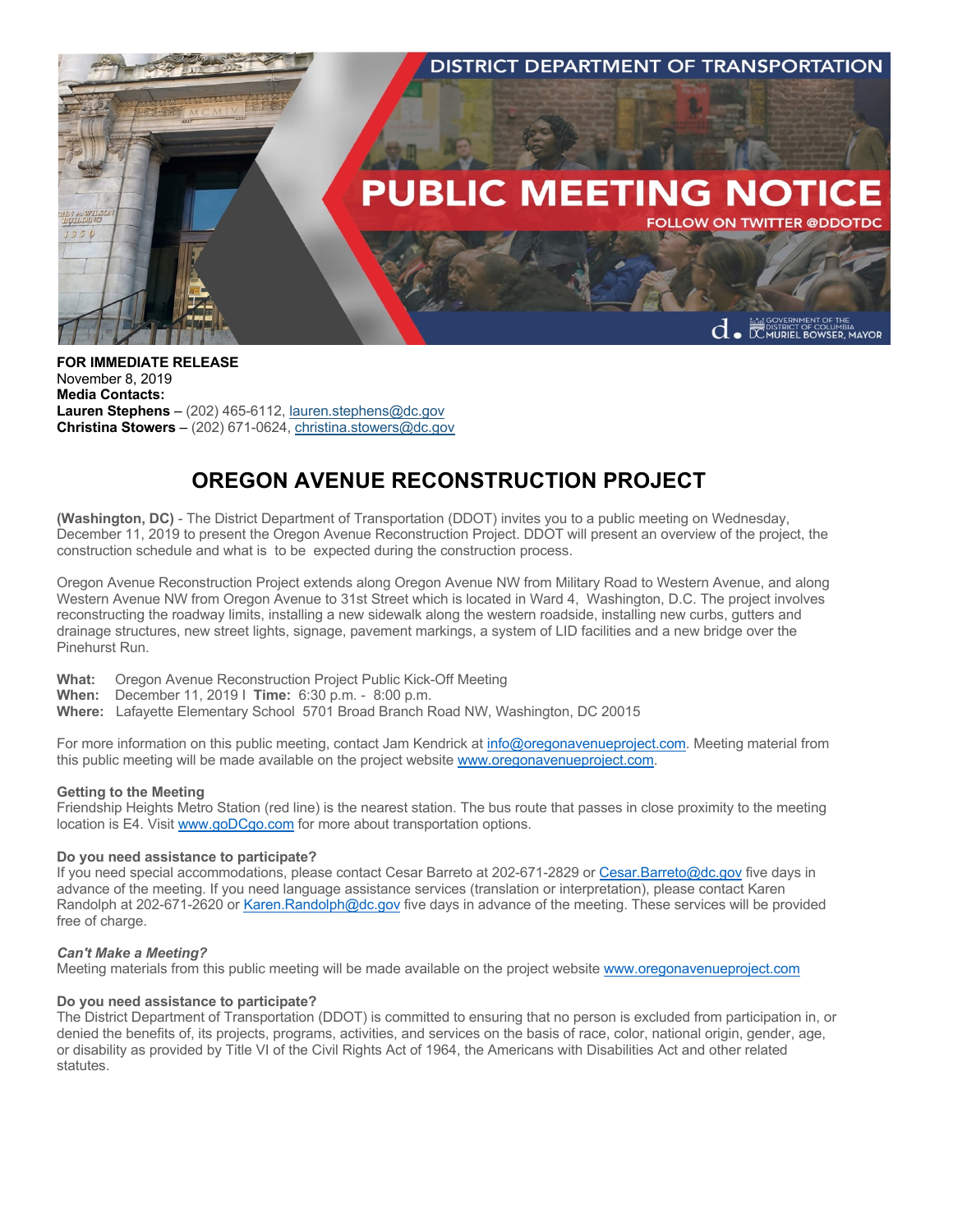In accordance with the D.C. Human Rights Act of 1977, as amended, D.C. Official Code sec. 2-1401.01 et seq. (Act), the District of Columbia does not discriminate on the basis of actual or perceived: race, color, religion, national origin, sex, age, marital status, personal appearance, sexual orientation, gender identity or expression, familial status, family responsibilities, matriculation, political affiliation, genetic information, disability, source of income, status as a victim of an intrafamily offense, or place of residence or business. Sexual harassment is a form of sex discrimination which is prohibited by the Act. In addition, harassment based on any of the above protected categories is prohibited by the Act. Discrimination is a violation of the Act will not be tolerated. Violators will be subject to disciplinary action.

If you need special accommodations or language assistance services (translation or interpretation) please contact Cesar Barreto at 202-671-2829 or Cesar.Barreto@dc.gov 72 hours in advance of the meeting. If you need language assistance services (translation or interpretation), please contact Karen Randolph at 202-671-2620 or Karen.Randolph@dc.gov 72 hours in advance of the meeting. These services will be provided free of charge.

# AYUDA EN SU IDIOMA

Si necesita ayuda en Español, por favor llame al 202-671-2700 para proporcionarle un intérprete de manera gratuita.

#### AVISO IMPORTANTE

Este documento contiene información importante. Si necesita ayuda en Español o si tiene alguna pregunta sobre este aviso, por favor llame al 202-671-2620. Infórmele al representante de atención al cliente el idioma que habla para que le proporcione un intérprete sin costo para usted. Gracias.

# AIDE LINGUISTIQUE

Si vous avez besoin d'aide en Français appelez-le 202-671-2700 et l'assistance d'un interprète vous sera fournie gratuitement.

### AVIS IMPORTANT

Ce document contient des informations importantes. Si vous avez besoin d'aide en Français ou si vous avez des questions au sujet du présent avis, veuillez appeler le 202-671-2700. Dites au représentant de service quelle langue vous parlez et l'assistance d'un interprète vous sera fournie gratuitement. Merci.

# GIÚP ĐỠ VỀ NGÔN NGỮ

Nếu quý vị cần giúp đỡ về tiếng Việt, xin gọi 202-671-2700 để chúng tôi thu xếp có thông dịch viên đến giúp quý vị miễn phí.

#### THÔNG BÁO QUAN TRONG

Tài liệu này có nhiều thông tin quan trọng. Nếu quý vị cần giúp đỡ về tiếng Việt, hoặc có thắc mắc bề thông báo này, xin gọi 202-671-2700. Nói với người trả lời điện thoại là quý vị muốn nói chuyện bằng tiếng Việt để chúng tôi thu xếp có thông dịch viên đến giúp quý vị mà không tốn đồng nào. Xin cảm ơn.

የቋንቋ እርዳታ

በአማርኛ እርዳታ ከፈለጉ በ 202-671-2700 ይደውሉ። የነፃ አስተርጓሚ ይመደብልዎታል።

ጠቃሚ ማስታወቂያ ይህ ሰነድ ጠቃሚ መረጃ ይዟል። በአማርኛ እርዳታ ከፈለጉ ወይም ስለዚህ ማስታወቂያ ጥያቄ ካለዎት በ 202-671- 2700 ይደውሉ። የትኛውን ቋንቋ እንደሚናገሩ ለደንበኞች አገልግሎት ተወካይ ይንገሩ። ያለምንም ክፍያ አስተርጓሚይመደብልዎታል። እናመሰግናለን።

언어 지원

한국어로 언어 지원이 필요하신 경우 202-671-2700로 연락을 주시면 무료로 통역이 제공됩니다.

### 안내

이 안내문은 중요한 내용을 담고 있습니다. 한국어로 언어 지원이 필요하시거나 질문이있으실 경우202-671- 2700 로 연락을 주십시오. 필요하신 경우, 고객 서비스 담당원에게 지원 받고자 하는 언어를 알려주시면, 무료로 통역 서비스가 제공됩니다. 감사합니다.

語言協助

如果您需要用(中文)接受幫助,請電洽202-671-2700, 將免費向您提供口譯員服務

# 重要通知

本文件包含重要資訊。如果您需要用(中文)接受幫助或者對本通知有疑問,請電洽202-671-2700。請告訴客戶服務部代表您 所說的語言,會免費向您提供口譯員服務。謝謝!